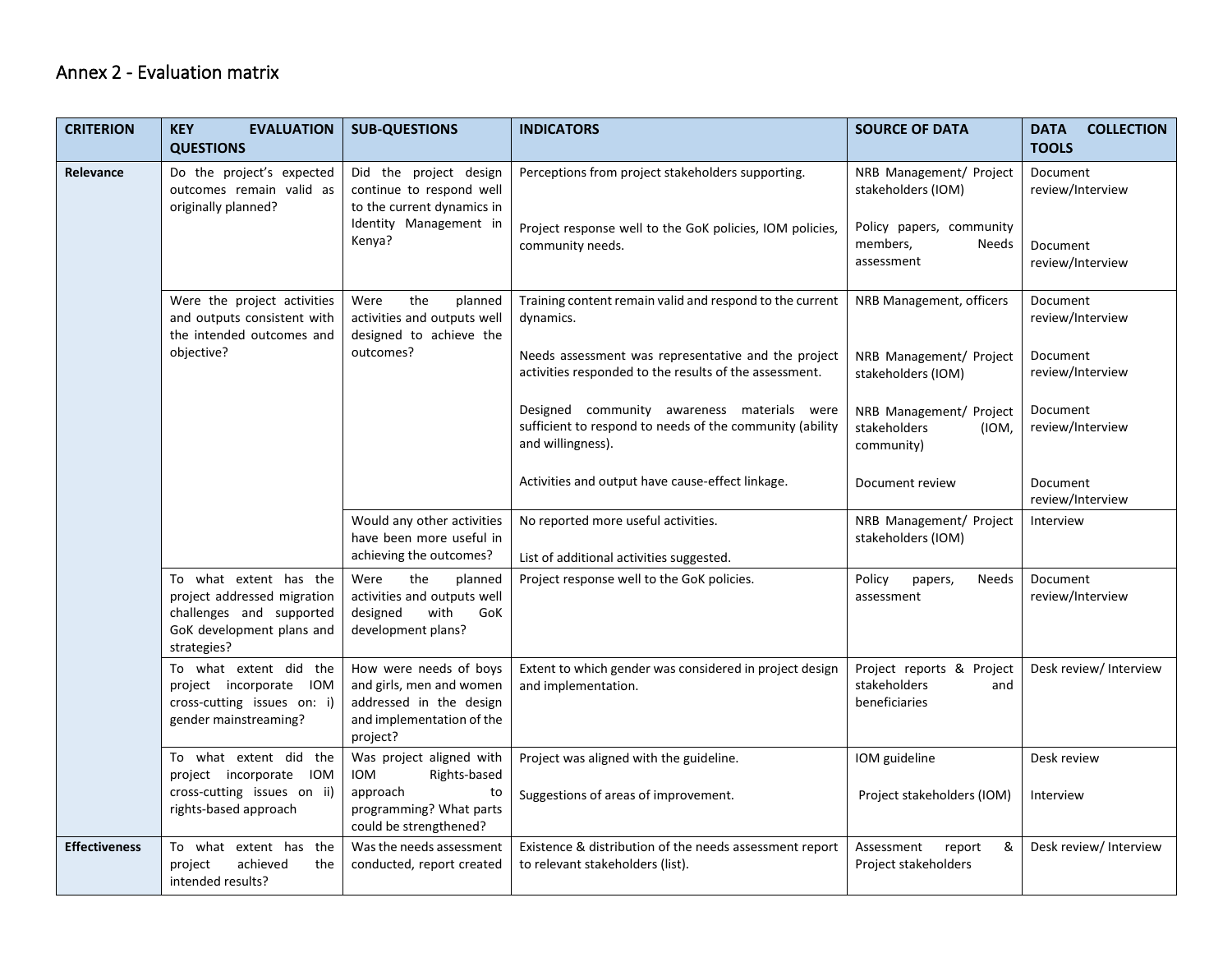|                                                                                                         | and distributed to relevant<br>agencies?                                    | Quality and comprehensiveness of the NA report is<br>validated by stakeholders.                                                                                                                                                                                                                                                                                                                                                            | NRB Management/ Project<br>stakeholders (IOM) | Interview                             |
|---------------------------------------------------------------------------------------------------------|-----------------------------------------------------------------------------|--------------------------------------------------------------------------------------------------------------------------------------------------------------------------------------------------------------------------------------------------------------------------------------------------------------------------------------------------------------------------------------------------------------------------------------------|-----------------------------------------------|---------------------------------------|
|                                                                                                         | Were ToT's and trainings<br>conducted, leading to<br>improved knowledge and | Officials trained demonstrate improved skills and<br>knowledge.                                                                                                                                                                                                                                                                                                                                                                            | Survey report +<br>project<br>stakeholders    | Desk review/ Interview                |
|                                                                                                         | skills<br>identity<br>on<br>management?                                     | Skills and knowledge were cascaded to benefit others.                                                                                                                                                                                                                                                                                                                                                                                      | Project stakeholders                          | Interview                             |
|                                                                                                         | Were Public awareness<br>campaigns and materials                            | Materials and activities conducted as planned.                                                                                                                                                                                                                                                                                                                                                                                             | Project reports                               | Desk review                           |
|                                                                                                         | produced, delivered and<br>target counties reached?                         | The extent awareness improved through the activities.                                                                                                                                                                                                                                                                                                                                                                                      | Survey report +<br>project<br>stakeholders    | Desk review/ Interview                |
|                                                                                                         | Did the project reach the<br>intended beneficiaries?                        | The extent beneficiaries reached.                                                                                                                                                                                                                                                                                                                                                                                                          | Project reports /<br>project<br>stakeholders  | Desk review / Interview               |
| To what extent has the<br>project enhanced:<br>a) Effective management of                               | What changes the project<br>brought about?                                  | ToT participants cascaded their skills and knowledge.                                                                                                                                                                                                                                                                                                                                                                                      | ToT Participants,<br>other<br>stakeholders    | Interview                             |
| civil registration of Kenyan<br>citizens, issuance of secure<br>documents<br>ID<br>and                  | What is the<br>most<br>significant change?                                  | Needs assessment has been utilized in resource<br>mobilization and informed programming.                                                                                                                                                                                                                                                                                                                                                   | <b>NRB Management</b>                         | Interview                             |
| prevention<br>of<br>illegal<br>registration                                                             | What<br>additional<br>contributions would be<br>needed to achieve the       | Trained officials applied new skills and knowledge in the<br>performance of their functions.                                                                                                                                                                                                                                                                                                                                               | officers,<br>Trained<br>other<br>stakeholders | Interview                             |
|                                                                                                         | outcome?                                                                    | Evidence in improved expected medium-term changes<br>i) Issuance of secure ID documents,<br>ii) Prevention of fraudulent registration and<br>iii) Implementation of international standards in<br>identity management.                                                                                                                                                                                                                     | NRB Management, other<br>stakeholders         | Interview                             |
|                                                                                                         |                                                                             | Evidence in improved expected MID- TO LONGER TERM<br><b>CHANGES</b><br>1) Bridging the gaps in institutional staff capacities;<br>2) Efficient processes to serve the public in accessing<br>secure ID documents;<br>3) Security of identity data and identity management<br>chains;<br>4) Ownership of the Identity Management Chain (for<br>GoK) and<br>5) Frameworks and forums for stakeholder<br>coordination in identity management. | NRB Management, other<br>stakeholders         | Interview                             |
| To what extent has the<br>project enhanced:<br>b) increased ability and<br>willingness<br>to<br>acquire | What changes the project<br>brought about?                                  | Communities continue to acquire and promote<br>importance of IDs.                                                                                                                                                                                                                                                                                                                                                                          | NRB registers + Community<br>members          | Document review and<br>FGD/ Interview |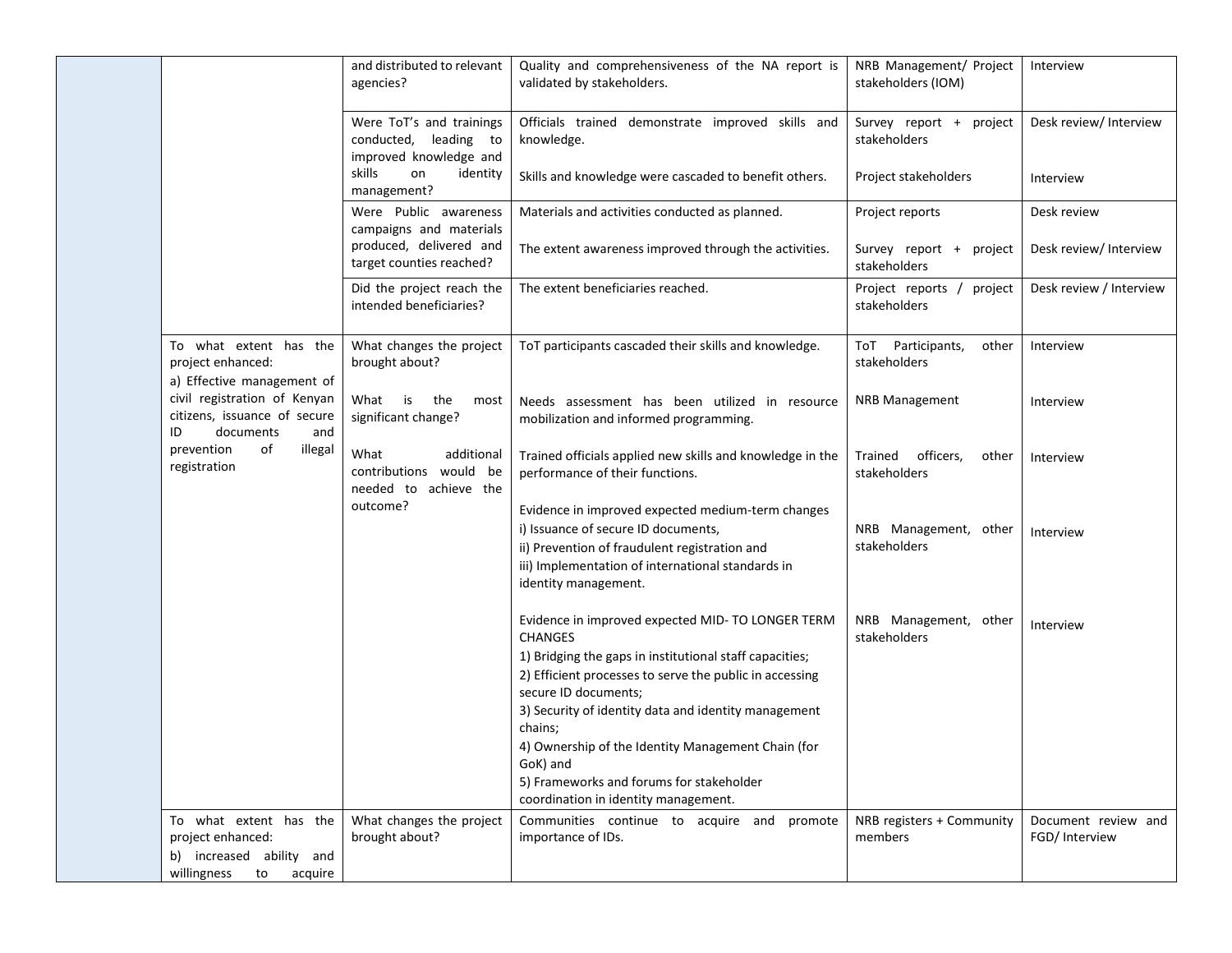|                   | documents<br>relevant<br>ID<br>among target population                                                                                                                                                    | What<br>is<br>the<br>most<br>significant change?                                                               | The extent a) willingness, b) abilities improved through<br>the activities. | NRB registers + Community<br>members      | Document review and<br>FGD/ Interview                    |
|-------------------|-----------------------------------------------------------------------------------------------------------------------------------------------------------------------------------------------------------|----------------------------------------------------------------------------------------------------------------|-----------------------------------------------------------------------------|-------------------------------------------|----------------------------------------------------------|
|                   |                                                                                                                                                                                                           | What<br>additional<br>contributions would be<br>needed to achieve the<br>outcome?                              | Suggestions of areas of contribution.                                       | Project stakeholders                      | Document review and<br>FGD/ Interview                    |
|                   | What were the key factors<br>influencing the achievement<br>of the project's expected<br>outcomes                                                                                                         | Which<br>internal<br>and<br>external factors influenced<br>the project outcomes?                               | Perceptions on internal and external factors identified                     | Project stakeholders                      | Document review and<br>FGD/ Interview                    |
| <b>Efficiency</b> | Extent of the project's use of<br>resources as planned versus<br>the actual status?                                                                                                                       | To what extent were<br>project<br>activities<br>implemented<br>within<br>planned budgets / human<br>resources? | Adherence to financial plans                                                | Project reports & Project<br>stakeholders | review/<br>Document<br>Interview<br>with<br>stakeholders |
|                   |                                                                                                                                                                                                           | To what extent were<br>activities implemented as<br>scheduled?                                                 | Adherence to project plan                                                   | Project reports                           | Document review                                          |
|                   | Extent of the<br>project's<br>leveraging<br>and<br>complementing<br>interventions with<br>other<br>initiatives?                                                                                           | Could<br>project<br>utilize<br>complementing<br>interventions?                                                 | Other interventions                                                         | Project stakeholders                      | Interview                                                |
| Sustainability    | To what extent IOM KCO<br>project enhanced structures,<br>policies,<br>resources<br>and<br>processes in place to ensure<br>that benefits are maintained<br>external<br>once<br>project<br>support ceases? | How project benefits are<br>utilized and maintained?                                                           | Plans to utilize project benefits                                           | Project stakeholders                      | Interview                                                |
|                   | How engaged were the main<br>stakeholders throughout the<br>development<br>and<br>implementation<br>of<br>the<br>project?                                                                                 | To what extent were<br>stakeholders involved in<br>the project?                                                | Positive perceptions from project stakeholders.                             | Project stakeholders                      | Interview<br>with<br>stakeholders                        |
| Impact            | stakeholders'<br>Based<br>on<br>feedback,<br>what<br>impact<br>(positive and/or negative,<br>intended or unintended) did<br>the project have on its'<br>beneficiaries and relevant<br>stakeholders?       | What positive impact the<br>project brought about?                                                             | Perceptions from project stakeholders and beneficiaries                     | Project stakeholders                      | Interview                                                |
|                   |                                                                                                                                                                                                           | What negative impact the<br>project brought about?                                                             | Perceptions from project stakeholders and beneficiaries                     | Project stakeholders                      | <b>Interview</b>                                         |
|                   |                                                                                                                                                                                                           | Were they intended or<br>unintended?                                                                           | Perceptions from project stakeholders and beneficiaries                     | Project stakeholders                      | Interview                                                |
|                   |                                                                                                                                                                                                           | What other actors are<br>contributing<br>to these<br>changes?                                                  | Perceptions from project stakeholders and beneficiaries                     | Project stakeholders                      | Interview                                                |